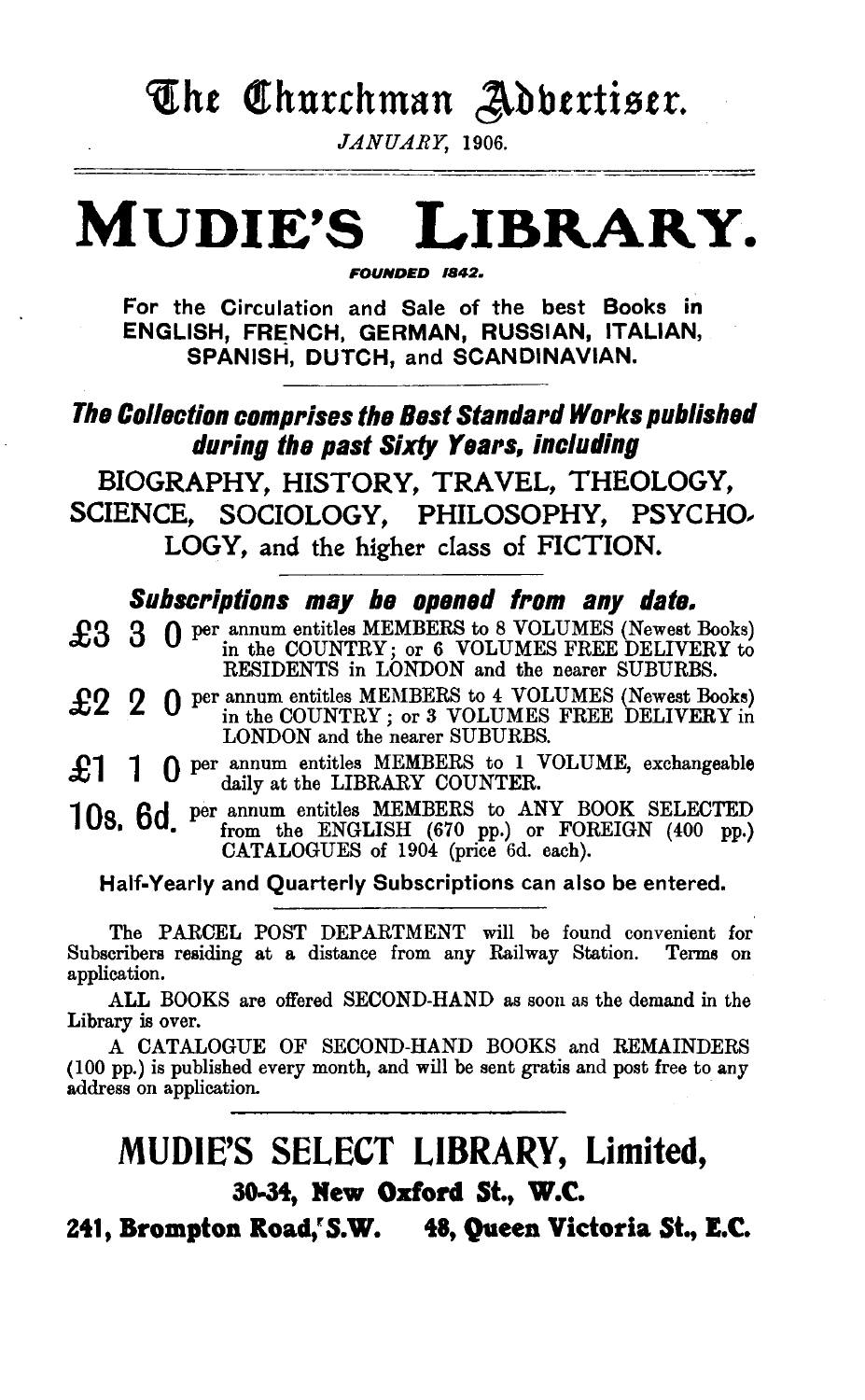# **Mr. Sberlock' s Publicatioos.**

# **ALMANACKS for 1906.**

Orders for Localized copies should be sent in IMMEDIATELY to ensure prompt delivery.

# **MAGAZINES for 1906.**

Grants of THE CHURCH MONTHLY can be despatched at once free of cost to any Clergyman willing to introduce the Magazine in his parish.

The Bookseller for December says: "Undisturbed by political crises or Church controversies, this well-known Church magazine continues its successful career, and every year's volume seems an improvement on its predecessor.

*Specimens, Terms, and Full Particulars as to FREE GRANTS of the "CHURCH MONTHLY" will be sent post free to any address on application to Mr. FREDK. SHERLOCK, "CHURCH MONTHLY" Office, 80 and 81, New Bridge Street, Ludgate Circus, London, E. C.* 

FREDK. SHERLOCK, Ltd., 30 and 31, New Bridge Street, E.C.

A High-class Magazine for Church of England Workers!

DAVID LYALL'S Splendid New Serial-



# *A Sheltering Tree:*

*The Story of a Strong Man's Love,* 

Begins in the JANUARY NuMBER of the

# **FAMILY FRIEND.**

DAVID LYALL's work is well known to a large circle of admirers, and this, his latest story, is confidently expected to enhance his reputation for sterling, healthy literature. Indeed, it has been adjudged that it is the best story that has yet come from his pen.

This Serial will make the Magaziue one of special interest for Home Reading, for General Distribution, or for Localization.

### PRICE ONE PENNY.

OF ALL NEWSAGENTS AND BOOKSELLERS.

S. W. PARTRIDGE & CO., 8 & 9, PATERNOSTER ROW, LONDON, E.C.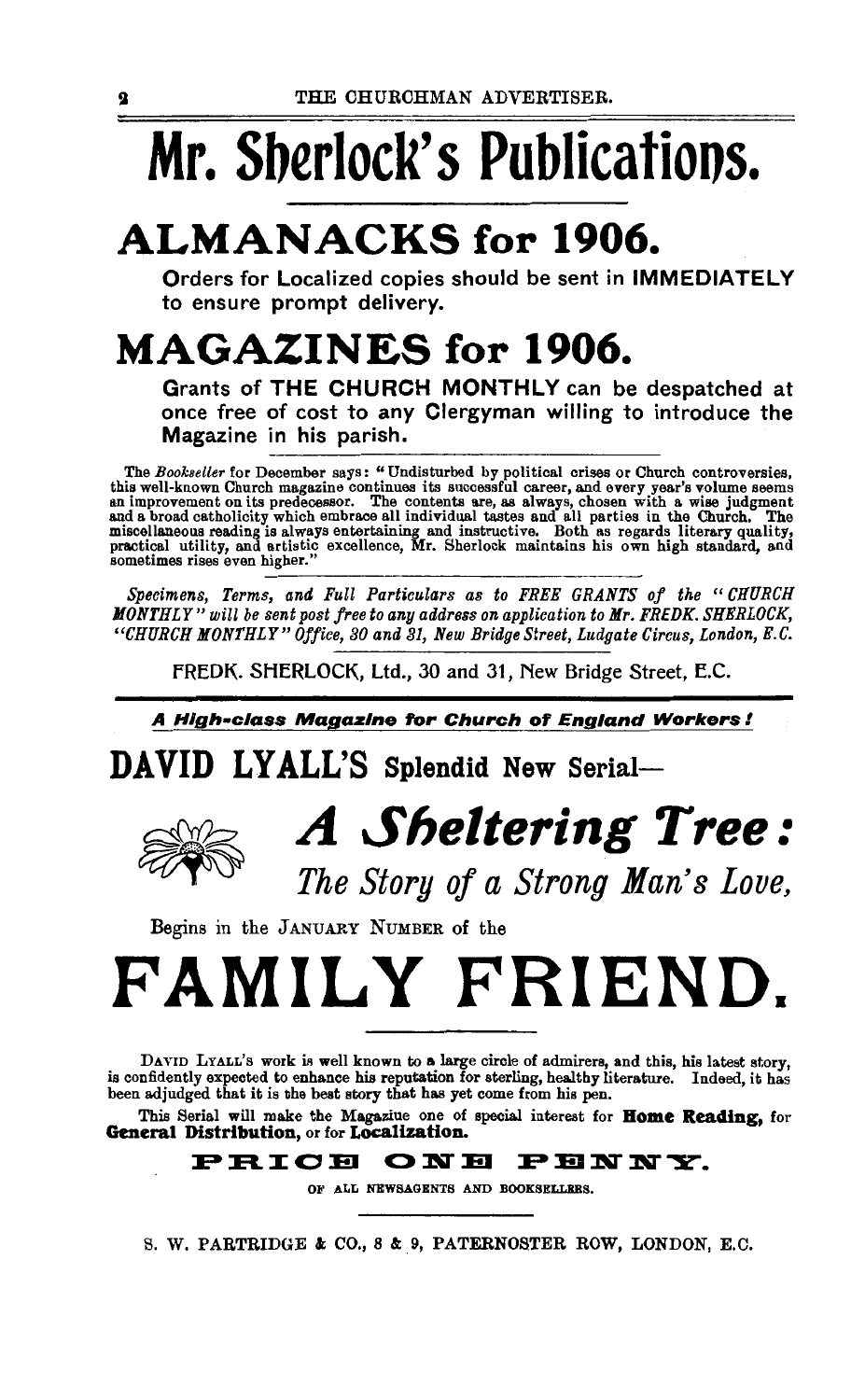# Orford University Press.

- THE CRITICISM OF THE FOURTH GOSPEL. Eight Lectures. By W. SANDAY. 8vo., cloth, 7s. 6d. net.
- THE NEW TESTAMENT IN THE APOSTOLIC FATHERS. By a Committee of the Oxford Society of Historical Theology. 8vo., cloth, 6s. net.
- THE BODLEIAN MANUSCRIPT OF JEROME'S VERSION OF THE CHRONICLE OF EUSEBIUS. Reproduced in Collotype. With an Introduction by J. K. FOTHERINGHAM, M.A. Small 4to., buckram, £2 10a. net.
- THE CHURCH'S TASK UNDER THE ROMAN EMPIRE. With Preface. Notes, and an Excursus, by CHARLES BIGG. 8vo., cloth, 5s. net.
- ASTRONOMY IN THE OLD TESTAMENT. By G. SCHIAPARELLI. Authorized English translation, with many corrections and additions by the Author. Crown 8vo., cloth, 3s. 6d. net.
- RITUALE ARMENORUM. Being the Administration of the Sacra-<br>ments and Rites of the Armenian Church, together with the Greek Rites of Baptism and Epiphany. Edited, from the oldest MSS., by F. C. CONYBEARE; and The East Syrian Epiphany Rites, translated by A. J. MACLEAN. 8vo., cloth, £1 1s. net.

#### LONDON: HENRY FROWDE

OXFORD UNIVERSITY PRESS WAREHOUSE, AMEN CORNER, E.C.

# WORKS BY BISHOP OXENDEN.

- THE PATHWAY OF SAFETY; or, Counsel to the Awakened. Fcap. 8vo., large type, eloth, 2s. net. Caeap Edition, small type, limp, 1s.
- SHORT COMMENTS ON ST. MATTHEW AND ST. MARK. For Family Worship. Crown 8vo., 2s. 6d.

THE PARABLES OF OUR LORD. Feap. 8vo., 3s.

PORTRAITS FROM THE BIBLE. Two Volumes. Old Testament-New Testament. Fcap. 8vo., 29. 6d. each.

OUR CHURCH AND HER SERVICES. Feap. 8vo., 2s. 6d.

THE CHRISTIAN LIFE. Fcap. 8vo., large type, cloth, 2s. 6d. Cheap Edition, small type, limp, 1s.

PLAIN SERMONS. With Memoir and Portrait. Crown 8vo., 5s.

CONFIRMATION. 18mo., cloth, 6d.; sewed, 3d.

COUNSELS TO THOSE WHO HAVE BEEN CONFIRMED; or, Now is the Time to Serve Christ. 18mo., cloth, 1s.

BAPTISM SIMPLY EXPLAINED. 18mo., cloth, 1s. Cheap Edition, paper, 6d.

THE LORD'S SUPPER SIMPLY EXPLAINED. 18mo., cloth, 1s. Cheap Edition, psper, 6d.

THE EARNEST COMMUNICANT. Common Edition, 32mo., 1s. New Red Rubric Edition, 32mo., cloth, 2s.

\*\* OVER TWO MILLION COPIES OF THIS AUTHOR'S WORKS HAVE BEEN SOLD.

LONDON: LONGMANS, GREEN AND CO.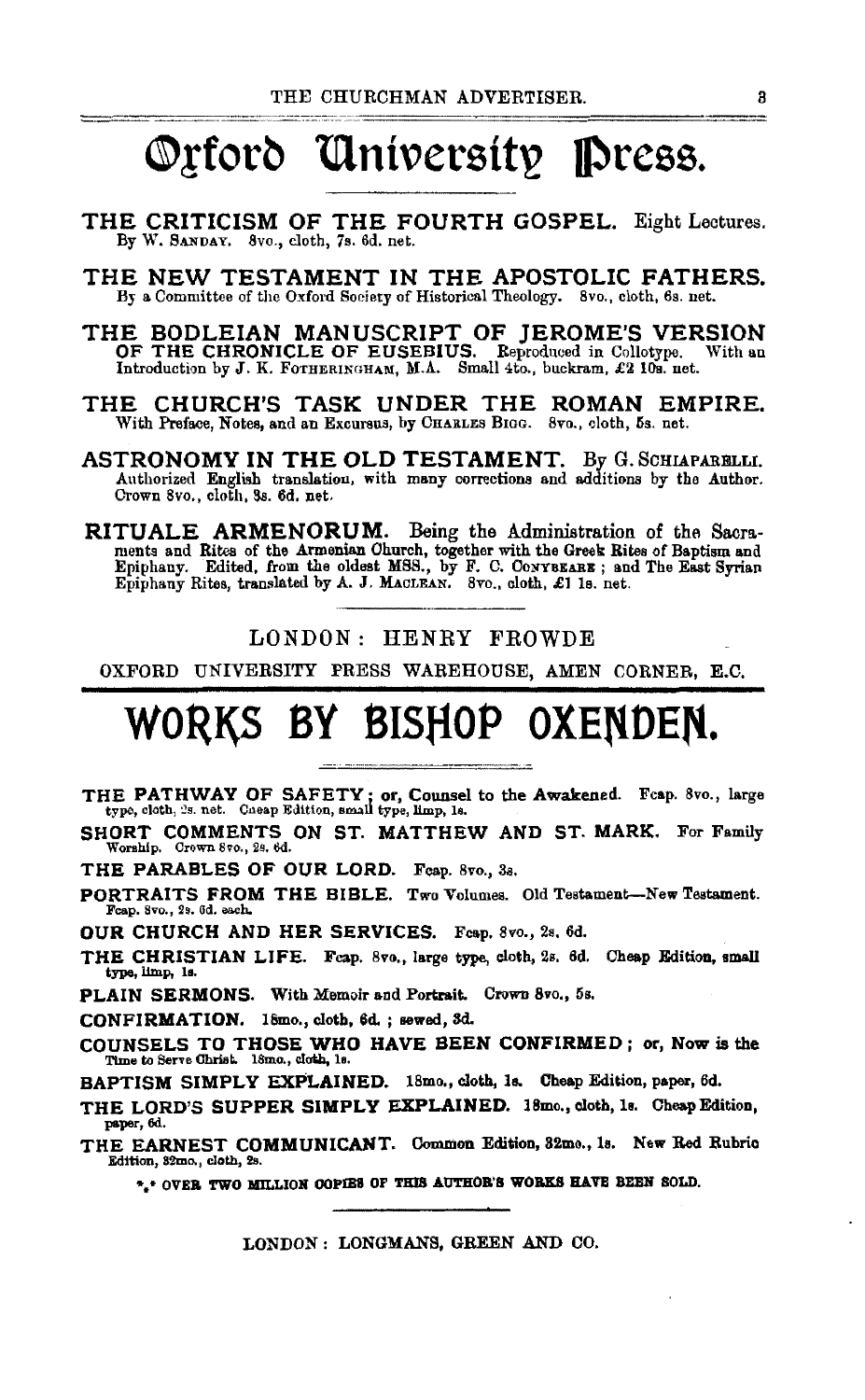# C. MURRAY & CO.'S Christmas and New Year Gift Books.

### WORKS BY THE REV. CHARLES BULLOCK, B.D.

- **NEAR THE THRONE: Frances Ridley** Havergal, the Sweet Singer and the Royal Writer. Now ready. Handsonely bound in half-parchment, gilt, many Illustrations. 2s.
- THE MAN OF SCIENCE THE MAN 1711 1811 1812 1812 1812 1812 1814 1815 1816 1817<br>James Y. Simpson. A valuable little work for all interested in Christian Missions. Cloth gilt, with Portrait. 2s.
- THE FORGOTTEN TRUTH; or, The Gospel of the Holy Ghost. With Selected Hymns of the Spirit. Now ready. Third thousand. In rich cloth glit boards, glit edges. With Illustration, ls. post free.
- IE OLD GOSPEL EVER NEW.<br>The Story of Nasman ; or, Sin and its Cure.<br>Tenth thousand. With Frontisplece. Crown 8vo.,<br>cloth gilt. 1s, 6d. THE OLD
- THE WAY HOME; or, The Gospel in<br>the Parable: An Earthly Story with a<br>Heavenly Meaning. Seventieth thousand.<br>Crown svo., cloth gilt. With Illustrations. 1s. 6d.
- THE POET OF HOME LIFE.  $B<sub>y</sub>$ IE POET OF HOME LIPE. By ARRIVING THE SAMPLEW JAMES SYMPOON, F.R.S.N.A. With Centenary Papers by the Very Rev. Dean Farrar, Wilton, M.A. ; the Rev. John Callis, M.A. ; Canon China Richard Chers. With 24 Fine Art Illustrati Cloth gilt, for presentation. 3s. 6d.

### **JUST THE BOOKS FOR OUR** SONS AND DAUCHTERS.

- " MATCHES THAT STRIKE." Edited<br>by the Rev. CHARLES BULLOCK, B.D. In large<br>crown 8vo., bevelled cloth gilt. Price 3s. 6d.
- A NINE DAYS' WONDER; or, The Mystery in the House. A Tale of the Turf.<br>By EDWARD GARRETT. Illustrated by A. TwipLER<br>and F. PARES. Crown 8vo., cloth. 1s. 6d.
- ALMOST A CRIME; or, The Will<br>and the Way. By the Rev. T. S. MILLINGTON,<br>M.A. Hilustrated by A. WILKINSON. Full of<br>Hilustrations. Crown 8vo., cloth gilt. 2s.
- MOTHER AND SON; or, I Will. By EMMA MARSHALL. With original Illustrations by A. TWIDLE. Orown 8vo., cloth gilt. 1s. 6d.
- A BLACK DIAMOND; or, The Best<br>and the Worst of it. A Thrilling Tale of Race<br>Prejudice. By EDWARD GARRETT. Illustrated<br>by A. Twinte. Crown 8vo., cloth gilt. 1s. 6d.
- THE SHADOW LIFTED; or, The Home Magnet. By ANNIE LUCAS, Author of "Leonie." Handsomely bound, with Illustrations, 346 pages. 3s. 6d.
- VIVE ENLAND WONDERS. By the Rov. JOHN ISABELL, F.E.S., Author of "The Insect World." Many first-class Illustrations by Louis WAIN and others. Handsome bevelled cloth gilt. 3s. 6d. WONDERLAND WONDERS.

### A STORY OF ENGLAND'S CHURCH.

By the Rev. CHARLES BULLOCK, B.D.

Cloth gilt. Illustrated. 18, 6d. each.

- I. Sunrise in Britain: How the Light Dawned.
- II. The Eclipse of Truth: How the Light was Obscured.
- III. Dark Days in England, and the Dawn of Reformation Light.
- IV. Martyr Times; or, The Seed of the Church.

LONDON: CHARLES MURRAY & CO., 11 LUDGATE SQUARE, E.C.



# DAY OF DAYS. A Sunday Magazine for the Home.

Edited by the Rev. CHARLES BULLOCK, B.D., Author of "The Queen's Resolve," etc.

The January Number for 1906 will contain new and striking features. Be sure and order a copy early of your Bookseller. We shall print a very large Edition, but it will not be reprinted. THE ISSUE WILL BE SPLENDIDLY ILLUSTRATED THROUGHOUT.

LONDON : "HOME WORDS" OFFICE, 11 LUDGATE SQUARE, LUDGATE HILL, F.C.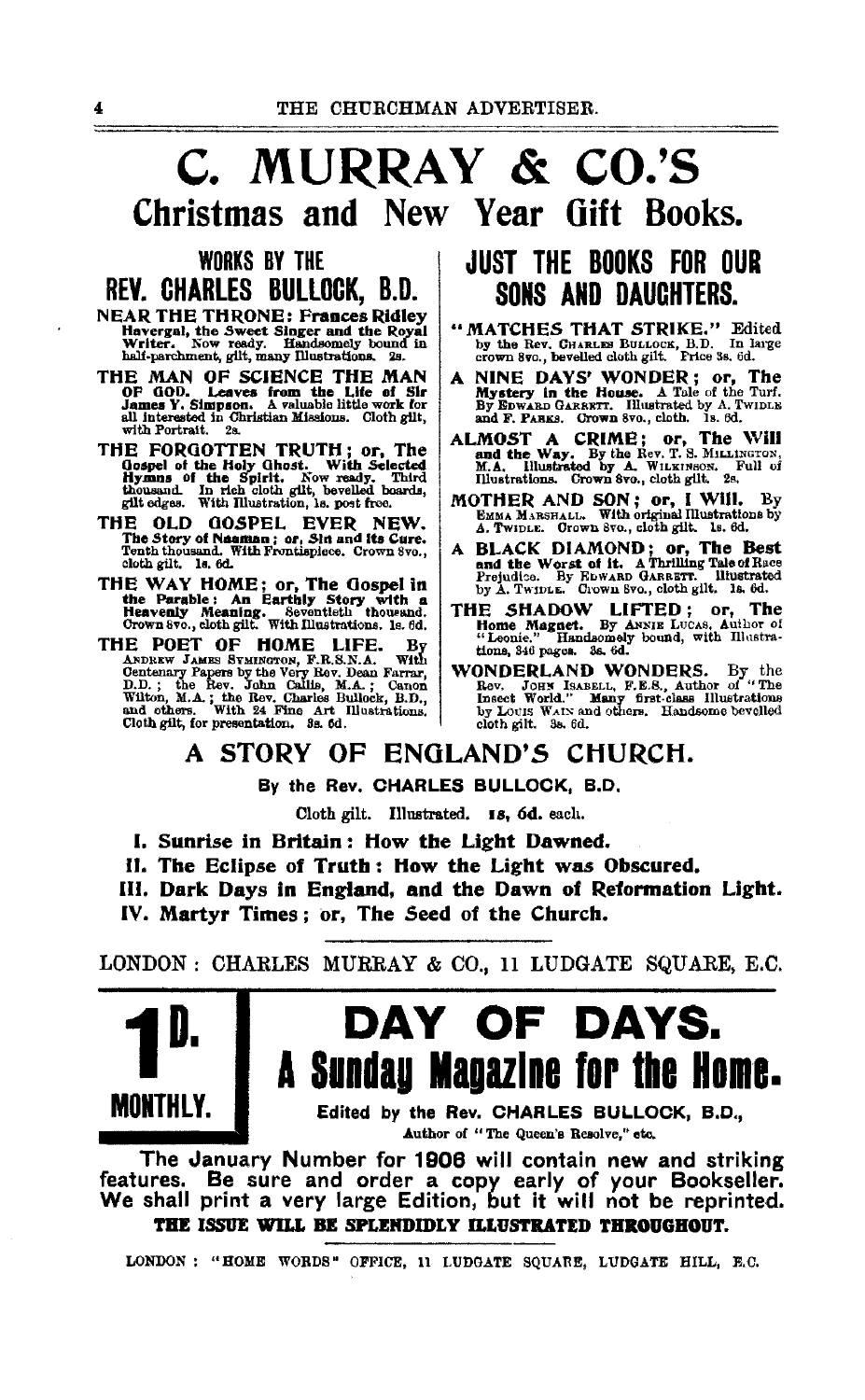# **Church Missionary Society.**

**MONTHLY MAGAZINES.** 

**C.M. INTELLIGENCER.**<br>30 Pages. With Frontispiece. 6d. **O.M. GLEANER.** 16 Pages. Plentifully illustrated. Id. MEROY AND TRUTH. 32 Pages. (Medical Mission Work.) 1d.<br>**AWAKE !** 

**AWATH.**<br>12 Pages. Illustrated. 3d.<br>THE ROUND WORLD.<br>16 Pages. (For boys and girls.) Illustrated. Hd. THE HOME GAZETTE.

For workers. Supplied free on payment of postage (6d. per annum).

CLERGY desirous of helping the Missionary Cause will find in the Society's publications a ready means of promoting interest among their Especially helpful in parishioners. this respect are the MAGAZINES and FREE PAPERS. A specimen packet, with complete **Catalogue**. will be forwarded on application.

## **NEW BOOKS.**

### NOTES ON INDIA.

By Mr. EUGENE STOCK. 112 pages in stiffened paper covers, with two Maps. 1s. post free, or cloth bound, 1s. 6d., post free. This book is for the use of Missionary Students, and forms one of the text-books

for the C.M.S. Study Scheme for 1905-6.

### SYSTEMATIC SCRIPTURE STUDY.

A Series of Papers on "Illustrated Methods of Bible Study," by the Rev. D. H. D. WILKINSON, intended to help would-be Missionary Candidates and others in the study of the Bible. Small 8vo., 120 pages, cloth gilt, price 1s. 6d., post free.

### RIVER, SAND, AND SUN.

The Story of the C.M.S. Mission in Egypt, in which the various phases of the work in that ancient land are graphically depicted. By MINNA C. GOLLOCK. 192 pages, small fcap. 8vo., profusely Illustrated. Art linen bevelled b

### IN SALISBURY SQUARE.

A portrayal of the work carried on day by day in the building spoken of by C.M.S. friends all over the world as "Salisbury Square." By IRENE H. BARNES. 244 pages, large crown 8vo., with 18 pages of Illustrations. Bound in buckram, gilt top, 2s. 6d., post free.

### **EMPIRE BUILDERS: Pioneers of the King of Kings.**

FOR YOUNG PEOPLE. The "Empire Builders" are most of them Missionaries of the O.M.S. working in distant corners of the earth, who write on such topics as "How I Shot Two Black Bears," etc. The book is full of Pen and Ink Drawings. Crown 8vo., 220 pages. Well Illustrated. 1s.6d., post free.

### OUTLINE HISTORIES OF C.M.S. MISSIONS.

#### Vols. II. and III. to follow. Vol. 1. has been issued.

This publication gives definite instruction on the work of the C.M.S. abroad, and is intended principally for workers amongst the young. Crown 8vo., 144 pages, with Sketch Maps. Stiffened paper covers, 1s. net, or 1s. 2d. post paid.

### C.M. HOUSE, SALISBURY SQUARE, LONDON, E.C.

Cheques and P.O. Orders should be made payable to Mr. D. MARSHALL LANG, Lay Secretary.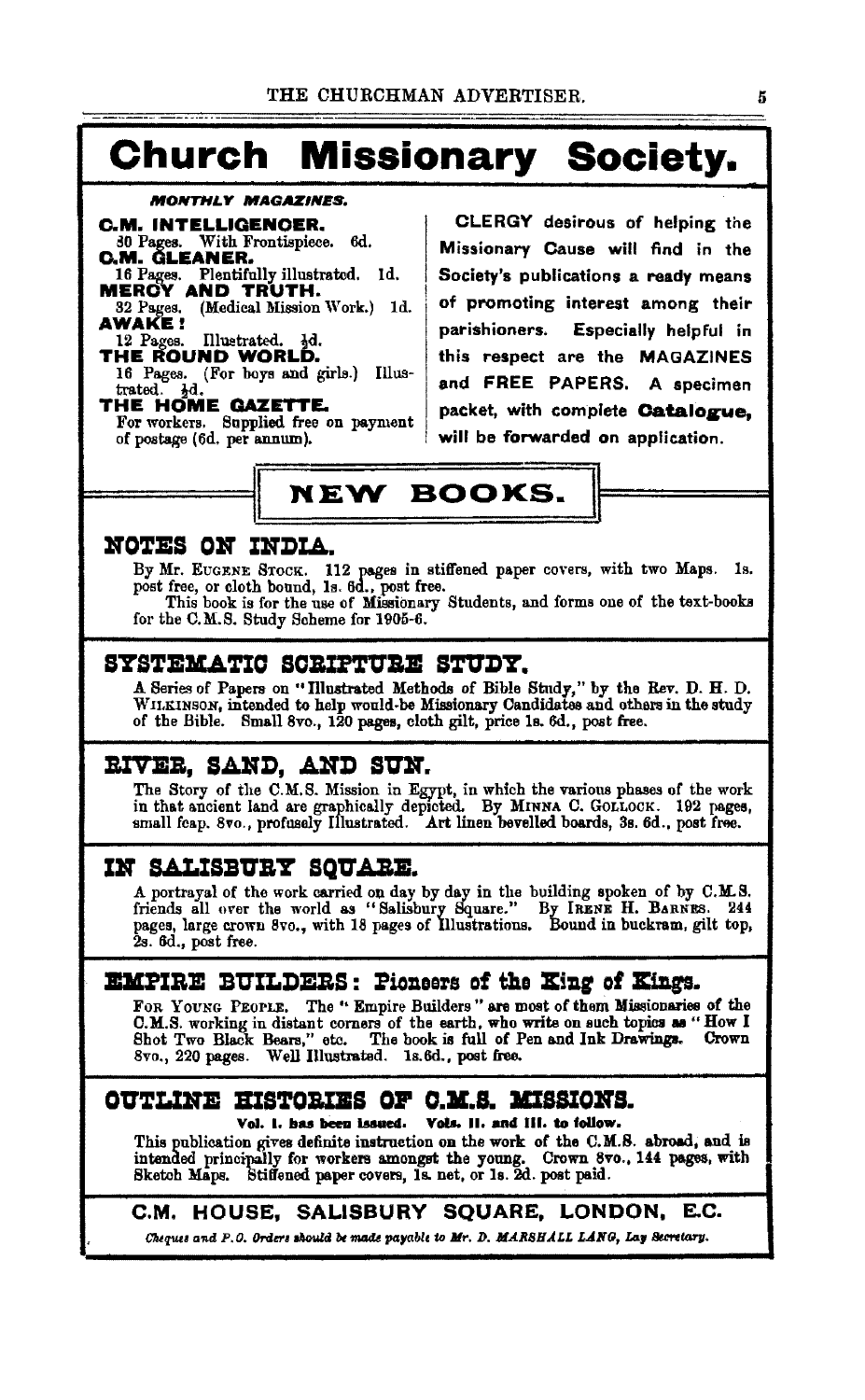**NOW READY.** 

AN IDEAL PRESENT.

1906-

## RGYMAN **READY** IARY. **REFERENCE**

### WITH INSURANCE FOR £500.

thes. Cloth, limp, 3s. 6d.; paste grain, gilt edges, 5s.; ditto, with pocket and tuck, or flap and elastic band, 6s. Size 6 inches by  $3\frac{1}{2}$  inches. ALL THE BINDINGS ARE WITH ROUND CORNERS.

" A wonderful multum in parve for the busy parish priest."-Church Times.

#### 1906, 1906. BEMROSE'S PARISH ALMANACK.

HELD IN THE HIGHEST ESTEEM FOR THE LAST FORTY-SIX YEARS. Is still the MOST ATTRACTIVE for LOCALIZATION.

With a beautiful Engraving of "PEACE, BE STILL," from the Painting by DIETRICH. Printed in TWO COLOURS, in CLEAR, BOLD TYPE. Specimen and Terms will be sent on application.

#### 1906.

#### **FOR LOCALIZING.** THE EVANGELIST MONTHLY.

UNEQUALLED in the Excellence of its Typography,<br>The Beauty of its Illustrations, and the Attractiveness and Variety of its Articles.

"This the best of parts magazines for localizing."-Cuardian.<br>"It is the best of partsh magazines for localizing."-Cuardian.<br>resting."-Church Times. [1] "Deserves to be popular."-Record. " Always interesting." Specimen and Terms will be sent on application.

Complete Catalogue will be sent on application.

LONDON: BEMROSE AND SONS, LIMITED, 4, SNOW HILL, E.C.; AND DERBY

# **Che Students' Old Cestament.**

### **SECOND VOLUME NOW READY.**

## Historical and Biographical Narratives.

Introduction-The Establishment and Rule of the United Monarchy-History of Northern Israel-History of Judah-Re-establishment of the Jewish Community in Palestine-The Maccabean Struggle-Life of the Jews of the Dispersion.

VOLUME I.-Narratives of the Beginnings of Hebrew History, from the Creation to the Establishment of the Hebrew Kingdom. [RECENTLY PUBLISHED.

THE STUDENTS' OLD TESTAMENT, Logically and Chronologically Arranged and Translated. By CHARLES FOSTER KENT, Ph.D., Professor of Biblical Literature in Yale University. To be completed in Six Volumes. The Special Subscription Terms for the Six Volumes is  $\&2$  10s., payable as published. Separate Volumes, 128, net each.

Right Rev. G. A. CHADWICK, D.D., Bishop of Derry and Raphoe :--" It will prove highly valuable to students of every school of thought, since all who are not deliberately obscurantist have an interest in seeing the critical Rev. A. M. FAIRBAIRN, D.D., LL.D., Principal of Manafield College, Oxford:--"The work promises<br>to be most useful, exactly the thing that the intelligent reader of the Old Testament has been watting<br>for. So far as I have be

HODDER & STOUGHTON, 27, PATERNOSTER ROW, LONDON.

6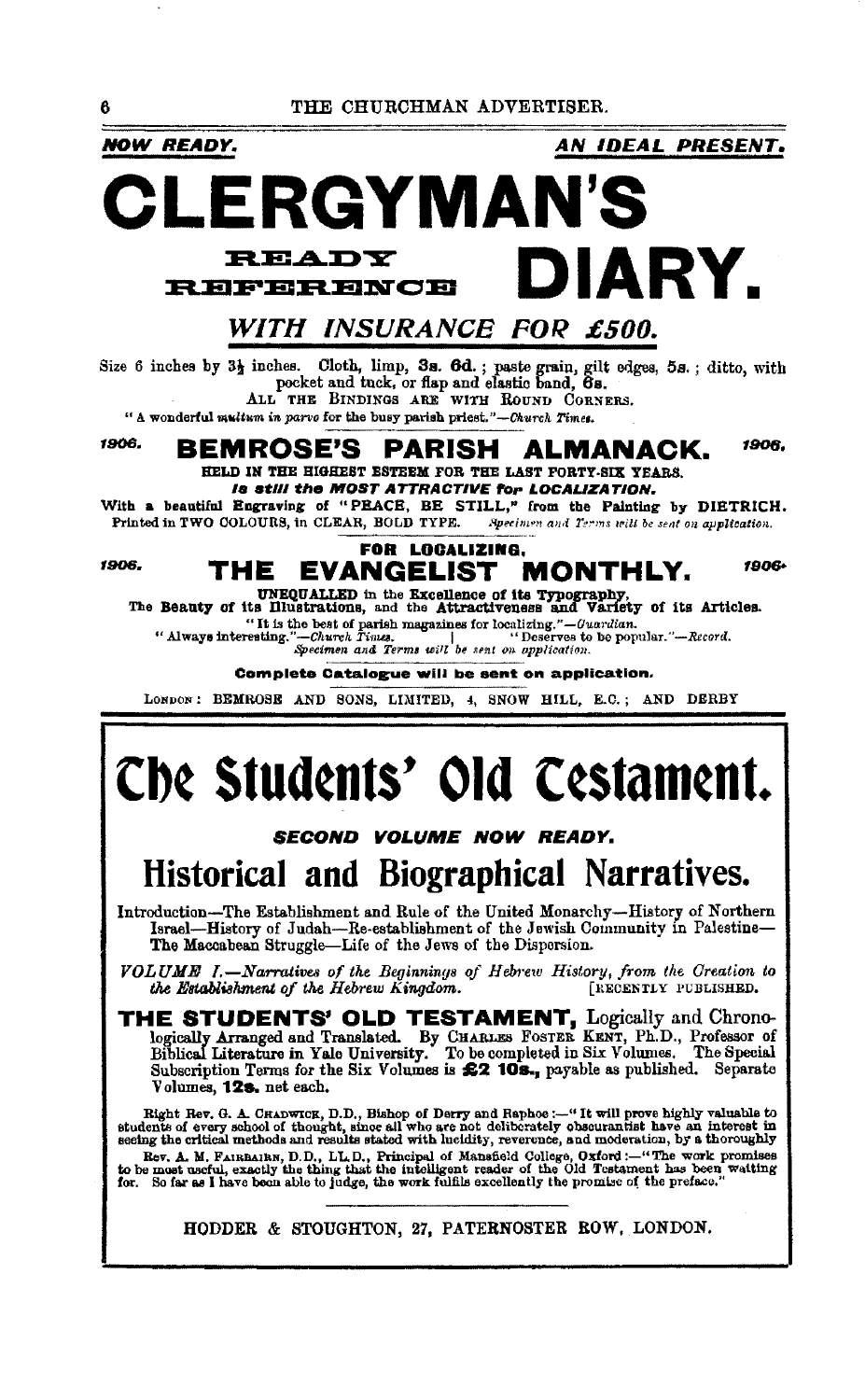THE BEST SERMONS BY THE BEST PREACHERS IN THE CHURCH OF ENGLAND AND AMONGST ALL THE NONCONFORMIST DENOMINATIONS APPEAR FROM WEEK TO WEEK IN



Monthly Part, 6d.: Half-Yearly Volume, 4s, 6d,

The Christian World Pulpit has now been in existence for over thirty years. Its steadilyincreasing circulation in all the Churches points to the conclusion that there is a healthy and growing appetite for sermon-reading.

THE CHRISTIAN WORLD PULPIT is obtainable of any Newsagent in the United<br>Kingdom. If by post, direct from the Office, the terms are: Per Quarter,<br>1s. 8d.; per Half-Year, 3s. 3d.; per Year, 6s. 6d.

LONDON: JAMES CLARKE & CO., 13 AND 14 FLEET STREET, E.C.

NEW WORK BY J. BRIERLEY, B.A. ("J. B.") Author of "Ourselves and the Universe," etc.

#### тне TERNAI **RELIGION**

Crown 8vo., 320 pp. Bevelled Boards. 6852.

"... This, his latest book, well sustains his reputation."—Northampton Mercury.<br>"What Robertson of Brighton was a generation ago, 'J. B.' of 'The Christian World'<br>is to the present day. The book stands with Mr. Brierley's

Complete List of Other Works by same Author on application.

JAMES CLARKE & CO., 13 and 14, FLEET STREET, LONDON: and of all Booksellers.

### ELLIOT STOCK'S NEW BOOKS

In Crown 8vo., cloth, gilt lettered. Price 5s.

**THE SPIRIT IN THE LETTER OF THE WORLD.** As Revealed by Oriental Imagery. By WILLIAM RICHARDS.

In Crown 8vo., cloth, gilt lettered. Price 3s. 6d. net.

**THE CHURCH AND THE ADVERSARY.** A Present-day-Caveat. By a LAYMAN.

In Crown 8vo., appropriately bound. Price 1s. 6d. net.

**FROM A SHELTERED NOOK, and other Papers.** By Frances GOODDY.

CONTENTS : From a Sheltered Nook-Jesus called a little Child unto Him-Life more Abundant-Via Crucis-In my Garden.

In Demy 8vo., paper cover, price 1s.

A REASONABLE VIEW of the OLD TESTAMENT SCRIPTURES. By a LAYMAN.

In Crown 8vo., paper cover, price 6d.

A PASSIVE RESISTER OF THE SEVENTEENTH CENTURY. Being a Selection from the Diary of Jonn EVELYN. With a short Introduction by GEORGE CUTTLE.

In paper cover, price 6d. net.

**THE CHRISTMAS SHEPHERD.** A Christmas Story for Children. By the Rev. H. S. OGLE, M.A., late Vicar of Plumstead.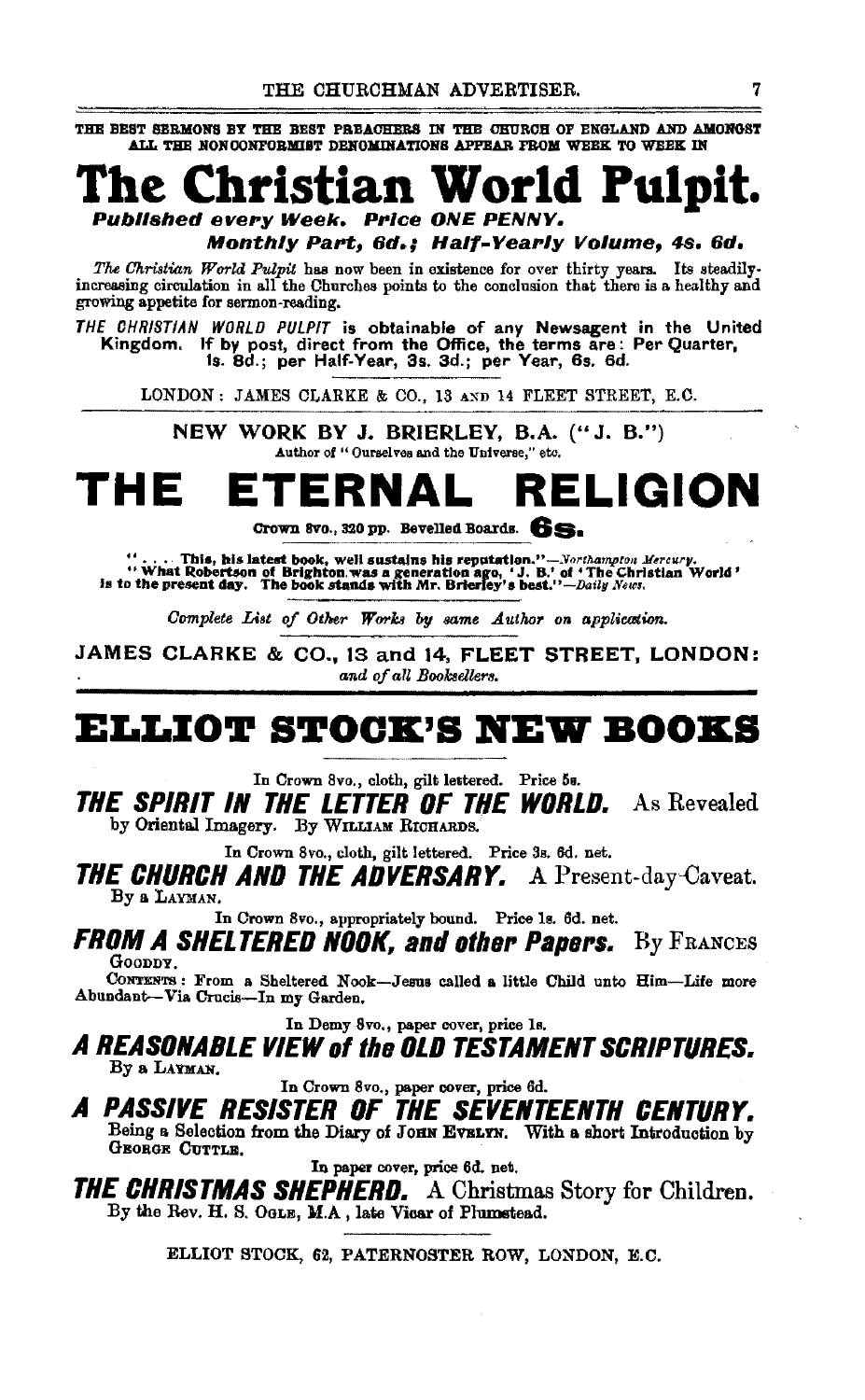*A New Deuotional Manual for the Holy Communion.* 

In cloth, ls. net.

# **THE EUCHARIST IN SONO.**

Compiled by the Rev. T. H. L. JELLICOE, Rector of Chailey, Sussex.

#### WITH A PREFACE BY THE

Rev. WALTER LOCK, D.D., Warden of Keble.

The aim of this little Manual is to help the Communicant to realize the Presence of Jesus ; to lead him step by step to seek It, and to encourage him in the worship of Him Who presents Himself in His Sacrament of Love. This end is kept steadily before the Communicant in the suggestions for the Preparation, the Instructions and Devotions at the Communion, and the Thanksgiving, and illustrated throughout by appropriate Eucharistic and other The work is specially designed for the use of young Communicants, and for these who desire a book of a thoroughly devotional character. It is systematically arranged ; printed in clear type, and issued in a conveniently portable size. .

In small crown 8vo., cloth, gilt lettered, 2s. 6d. net.

# *AIDS TO BELIEF*

### **In the Miracles and Divinity of Christ.**

By the Rev. W. L. PAIGE COX, M.A.

With a Prefatory Note by the LORD BISHOP OF CHESTER.

Extracts from Personal and Press Notices of "Aids to Belief.

The BISHOP OF LIVERPOOL says:---''It is the very kind of book that I should like to put into the hands of some of my business friends, and I will do my best to make it known."

The DEAN OF ST. PATBICK's, Dublin, says :-- "The argument seems to follow the best lines and to be quite sound. I feel sure that something of the kind is needed, and I hope that it may prove useful to many."

PROFESSOB SWETE says :- "I have read enough to feel sure that it will be very helpful to the clergy, and I wish it a large circulation among the business men, for whom it is speclAlly intended."

" Wise and timely."-Central Society of Sacred Study.

"This is a valuable volume.  $\ldots$  Mr. Paige Cox puts his arguments with clearness, force, and sympathy-sympathy, that is, with the honest doubts which some men feel in regard to and sympathy—sympathy, that is, with the honest doubts which some men feel in regard to the questions at issue. . . . We do not hesitate to say that the volume is well calculated to prove a real 'aid ' to faith."—*Record*.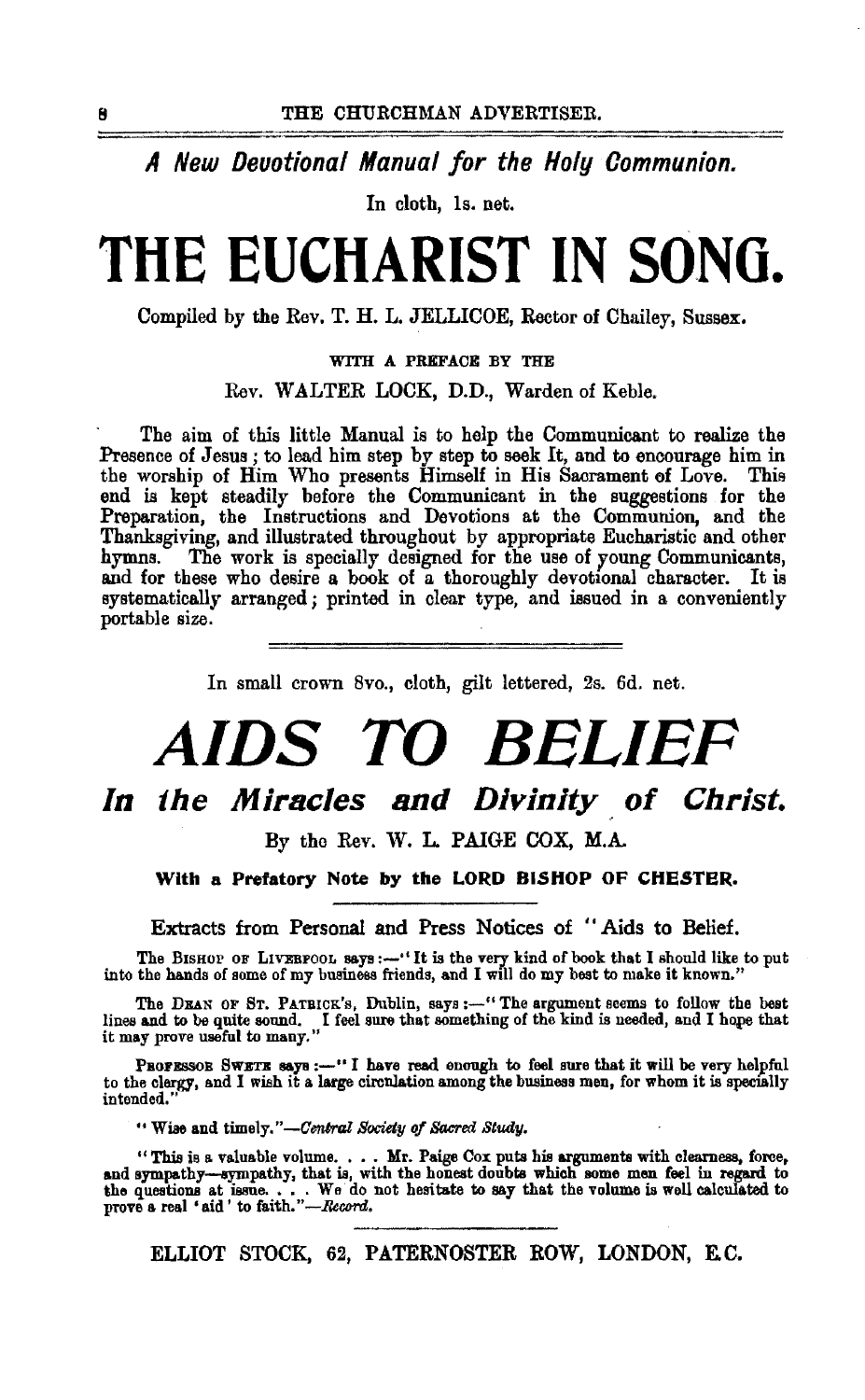In crown 8vo., tastefully printed and bound in cloth. Price 5s. net.

## **STORIES OF GRACE.**  Notable Examples of Christian Conversion.

BY

REV. C. S. ISAACSON, M.A., Author of " Roads to Christ," " Roads from Rome," " Rome in Many Lands," etc.

UHIS work is in some measure supplementary to Mr. Isaacson's former book, "Roads to Christ." It is again a volume of conversions, eminently suited to times of revival. The subjects of the stories are not generally such well-known men as in the earlier book, but are perhaps of more general interest, as they are taken from more ordinary life. They are all believed to be true narratives, and are calculated not only to point the way to seeking souls, but also to help workers to deal with the anxious and lead them to the Saviour.

Many well· known religious writers have aided Mr. Isaacson in his work. Prebendary H. E. Fox tells a wonderful story of grace which occured in his early ministry in London, and another connected with the Church Missionary Society. Canon Hay Aitken tells of grace in parochial missions, and Cecil Polhill (one of the Cambridge seven) of grace in Thibet. Canon Christopher, of Oxford, contributes two stories, and so does Miss Catharine Marsh, the gifted author of "English Hearts and Hands." Dr. James Paton gives one of his" beautiful characters," and Miss Agnes Weston, of the Royal Naval Home, tells of a truly converted British bluejacket. Mr. W. T. Stead tells of his own conversion at school, and the Rev. Frank Swainson of his call through Moody's mission.

In all there are more than fifty stories, differing greatly one from another, but all exhibiting some wondrous dealing of the manifold wisdom and grace of God. It is a book full of encouragement, and we trust a blessing is in it.

Among the contributors to instances of conversion are to be found the following  $:=$ 

REV. PREBENDARY FOX (C.M.S.). | REV. FRANK SWAINSON. MISS CATHARINE MARSH. REV. T. TEGG HARVEY. MISS WESTON (ROYAL SAILORS' REST). CANON CHRISTOPHER. CECIL POLHILL, ESQ. REV. JAS. PATON, D.D. CANON AITKEN.

Amongst many notable instances of conversions are  $:$ 

| REV. WILLIAM MARSH, D.D.<br>MRS. ELIZABETH FRY.<br>REV. C. SIMEON.<br>MRS. BURNETT (née FANNY DICKENS).<br>PILKINGTON OF UGANDA.<br><b>JOSHUA POOLE.</b><br>LATE REV. THOMAS RICHARDSON<br>(MILE END). | LATE CAPTAIN TROTTER (LIFE<br><b>GUARDS).</b><br>LORD HATHERLY.<br>ELDER HSI.<br><b>BROWNLOW NORTH.</b><br>W. T. STEAD ("REVIEW OF REVIEWS").<br>ETC.<br>ETC.<br>ETC. |
|--------------------------------------------------------------------------------------------------------------------------------------------------------------------------------------------------------|-----------------------------------------------------------------------------------------------------------------------------------------------------------------------|
|--------------------------------------------------------------------------------------------------------------------------------------------------------------------------------------------------------|-----------------------------------------------------------------------------------------------------------------------------------------------------------------------|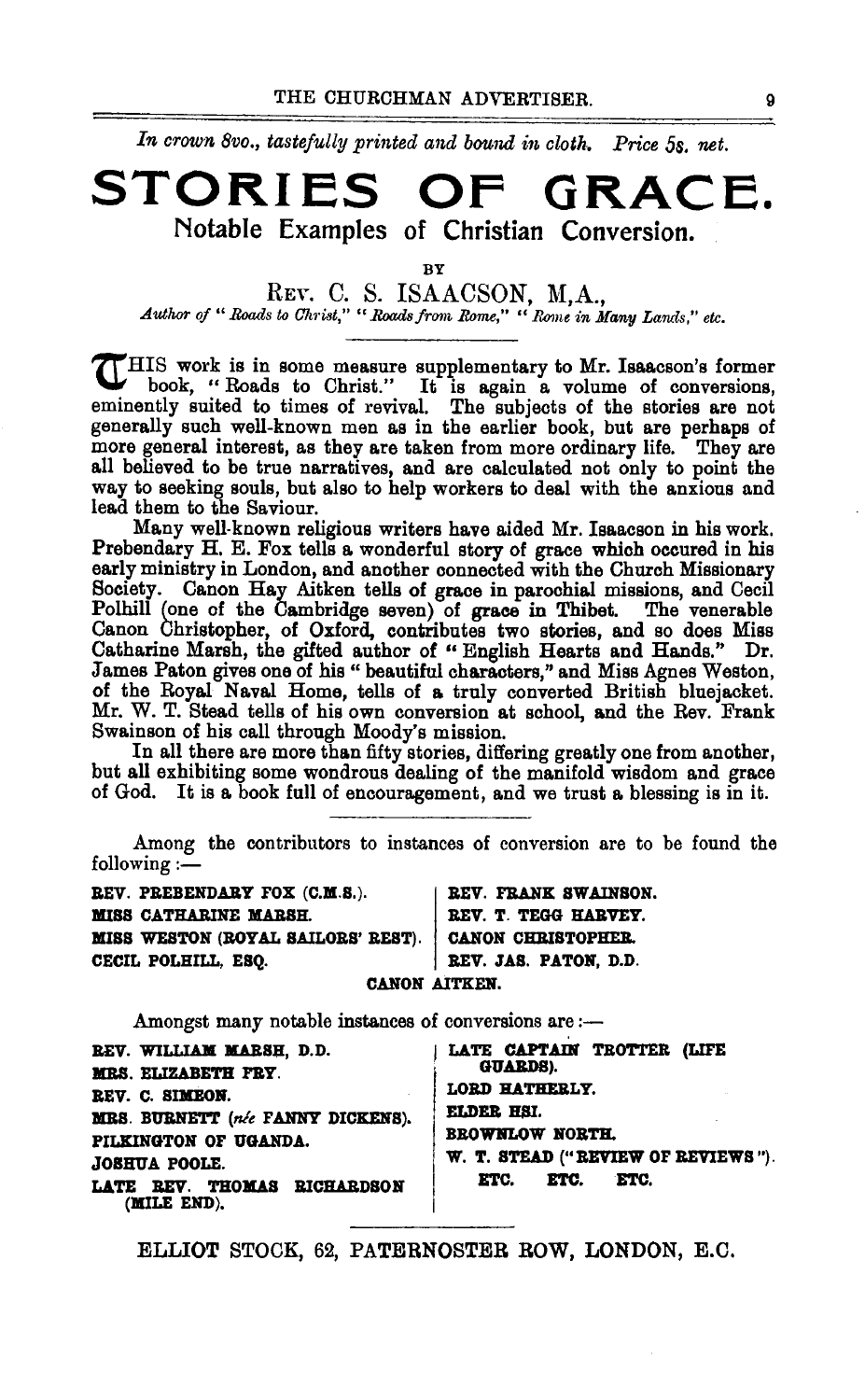#### NEW AND HELPFUL MANUAL FOR THE HOLY COMMUNION.

SECOND EDITION. In limp cloth, for the pocket, and uniform with the Prayer-Book, ls. net **ia**  cloth, and in leather binding at 2s. net. ; lambskin, 3s. net; and in Persian calf, 3s. 6d.

## **COMMUNION AND OFFERING.**

By the Rev. G. H. S. WALPOLE, D.D., Examining Chaplain to the Archbishop of York, Rector of Lambeth.

#### **Extracts from Personal and Press Notices.**

The Rev. B. M. O. HANCOCK writes: "I feel the book is worthy of unqualified recommendation. It meets<br>a real need, and no one who uses the book but will be enabled to enter devoutly and intelligently into the<br>Great Service

BISHOP OF ST. ALBANS : "I think it a most useful little book, and shall be glad to recommend it."<br>"The distinguishing feature of this little manual of Eucharistic instruction and worship is its constant The usually and the Liturgy as determining the course of Eucharistic devotion. The prayers<br>are simple and well chosen, and the instructions for the most part clear and definite."—Church Times.

"The value of this excellent little book is very great. It is for busy people who want short and good prayers, and who welcome sound instruction if it can be briefly given. The whole forms a singularly complete and conveni

THIRD EDITION. In 32mo. size, cloth limp, for the pocket, 2s. net; also for presentation, in leather binding, 3s. net ; in lambskin, 3s. 6d. net ; and in Persian calf, 4s. 6d. net.

# **THE PEOPLE'S PSALTER:**

#### **A Plain Book for those who wish to use the Psalms in Church with intelligence and devotion.**

"The book seems to be admirably adapted for its purpose, and I trust it will have a very wide usefulness."-BrsHOP OF DuRHAM.

"We think that this little book may be a useful help by suggesting ways in which different Psalms may<br>be applied to present-day difficulties, and to the problems and anxieties with which the Church is always<br>confronted."—

#### BY THE SAME AUTHOR.

SIXTH EDITION. In crown 8vo., cloth, gilt lettered, price 2s. 6d. net.

# **VITAL RELIGION** •

' **Or, The Personal Knowledge of Christ.** 

"The keynote of this interesting and beautiful book is the thought that religion is essentially the life of friendship and intimacy with God revealed in Jesus Christ. . . . We have no hesitation in saying that Dr. Walpole

In 32mo., 8 pages, price One Halfpenny.

## **THE LITANY.**

Divided and arranged for particular intercession. (Reprinted from *The People's Psalter.)* 

Price 4d. Reprinted on cardboard and enlarged, size 16 in. by  $10\frac{1}{2}$  in., the frontispiece from "COMMUNION AND OFFERING," entitled—

**"In the Mount of the Lord it shall be seen."** 

*Intended for use in classes.*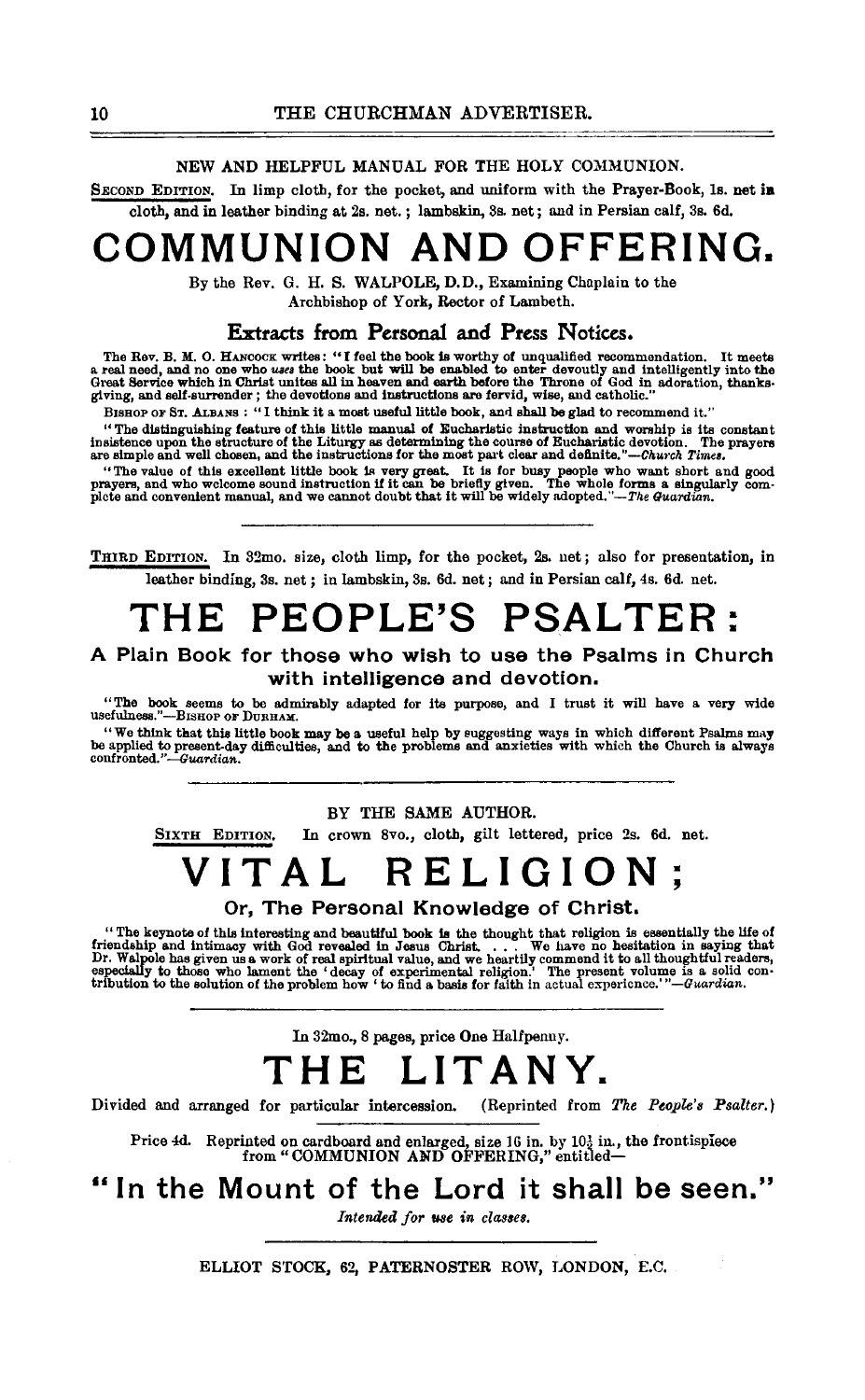#### SERMONS BY ARCHDEACON WILBERFORCE

SECOND EDITION. In crown Svo., cloth, gilt lettered, 5s.

# **FELING AFT**

sermons preached ror the m0\$t *part* In Westminster Abbey. (second Series).

#### By BASIL WILBERFORCE, D,D.,

*Archdeacon of lVestmin&ter, Chaplain to the Speaker, &lect Preacher before tile University of Oxford.* 

" Brilliant and sometimes daring thoughts expressed in eloquent language."-Guardian.

"Exceptionally able, thoughtful, vigorous, and inspiring."-Weekly Leader.

" What a feast for reflective minds the whole volume provides ! *"-Christian Commonwealth.* 

"The sermons are eloquent and inspiring, and made interesting and instructive by apt illustrations from life and literature." *-Bcotaman.* 

FIFTH EDITION.

In crown Svo., handsomely printed and bound in cloth, gilt lettered, price 5s.

# **SERMONS PREACHED II WESTMINSTER ABBEY.**

#### By BASIL WILBERFORCE, D.D.,

 $\Lambda$ rchdeacon of Westminster, Chaplain to the Speaker, *Select Preacher before the University of Oxford.* 

"They are thoughtful and carefully-reasoned sermons on some of the most important phases of theological belief, written in the spirit of what the author terms the "Theological-forwards 'school of thought of our day, with

"They are vigorous, and frequent poetical quotations impart a flavour of literary *efl'ect."-Times.* 

The Most Valuable Book of Illustrations Drawn from Nature, offered for a<br>limited time at Half-Price.

### **LESSONS FROM LIFE,**  ANIMAL AND HUMAN.

Keing a Collection of Curious and Jnteresting Facts and Phenomena concerning the Rature Functions, Relations, and *Ministries* of *Men and Einimals*, arranged as 3IInstrations of Religious, .Moral, anb Social 'ttrutbe anb J)rlnciples.

With an Introduction by HUGH MACMILLAN, LL.D.,<br>*Author of " Bible Teachings in Nature*," " The *Vine*," etc., etc.

This Important Work is published at 7/6 and at this price has had a large sale. It is now



#### If sent by post 5d. extra.

"The book can either be used by preachers, lecturers, and conductors of classes or taken up and read with great enjoyment by anyone who cares for the results of observation of animate nature."-Guardian.

"A budget of illustrative matter, judiciously selected from a wide field of independent observation. A very useful book."—Christian.<br>
very useful book."—Christian.<br>
"Gare has been taken to insure accuracy, and the scientif Speaker.

"A book for readers of every clasa. It should occupy a place in every library, and be found on the drawing-room liable of every Christian *famlly."-Bnglish Churchman.*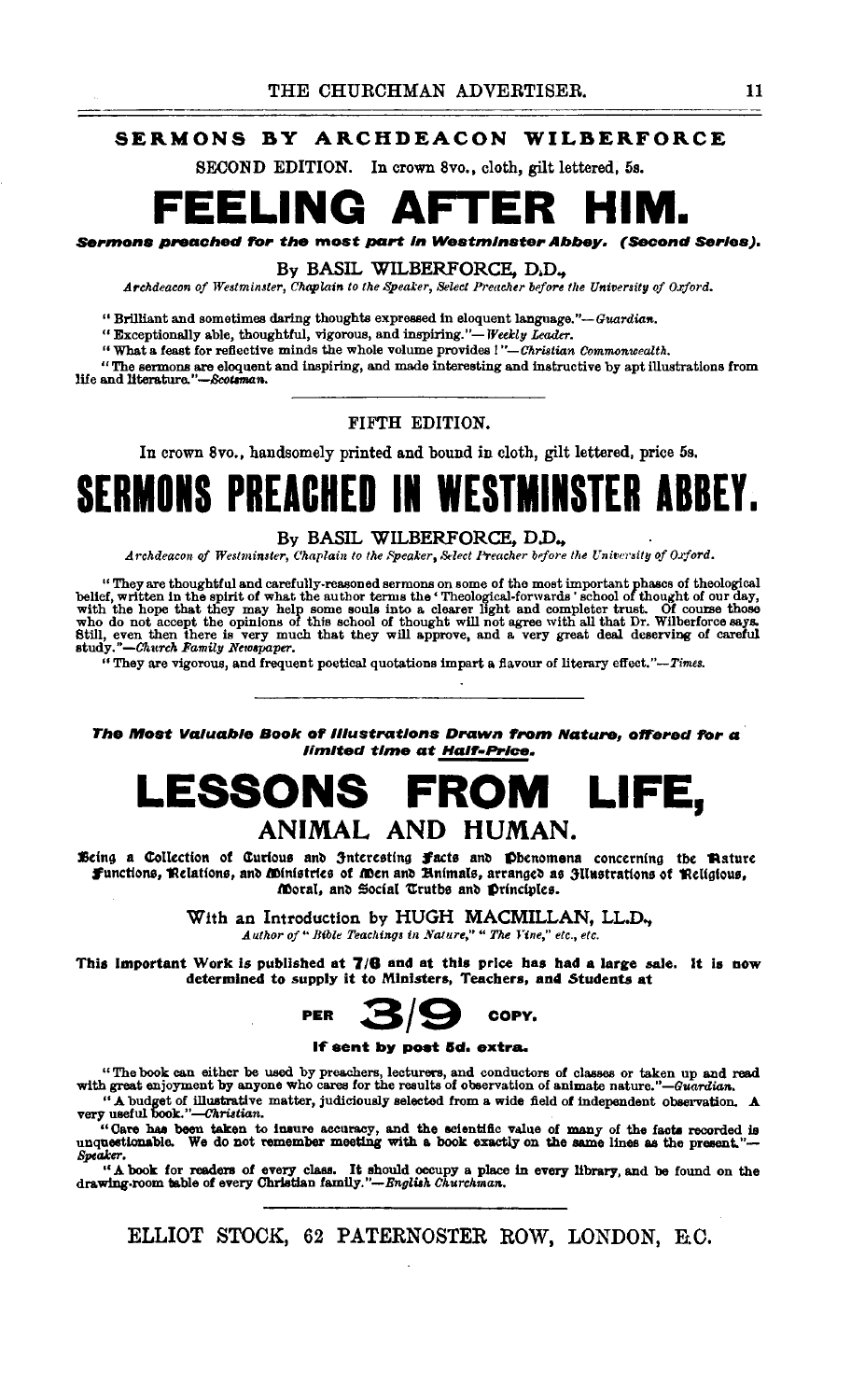# **CHURCH OF ENGLAND LEAGUE.**

**Spiritual in its Aims.** 

**Educational in its Work.** 

**R**reculive Committee:

**President: THE LADY WIMBORNE** Chairman: THE VERY REV. THE DEAN OF CANTERBURY.

The Countess of Ancaster. The Viscountess Duncannon. The Lady Edith Ashley. The Lord Llangattock. The Lady Llangattock. The Lady Templemore. The Lady Hallburton.

The Rev. Chancellor Lias. The Rev. E. J. Kennedy.<br>The Rev. W. H. Stone.<br>The Rev. Prebendary E. A. Stuart. The Rev. J. E. Watts-Ditchfield.<br>The Rev. F. J. Key.<br>Sir Robert K. Douglas.

Col. the Hon. F. C. Bridgeman. Col. the non. F. C. Bring<br>
Lady Hope.<br>
S. Hope Morley, Esq.<br>
Mrs. E. Hope Morley.<br>
Mrs. Locker-Lampson.<br>
Mrs. Frank Morrison.<br>
Mrs. Walter.<br>
Miss Margaret Bernard.

Consultative Committee :

The Rev. the Earl of Bessborough. The Lord Bishop of Durham. The Lord Bishop of Sodor and Man The Very Rev. the Dean of Peterborough. Rev. Clanon Meyrick. Rev. J. Liewelyn Davies, D.D., Litt.D<br>Rev. Charles Hole. Rev. Charl

FOUNDED six years ago, the LEAGUE has organized over two hundred courses of lectures on Church History and the Prayer-Book.

It has held nearly four hundred and seventy meetings to explain the teachings and practices of the Primitive Catholic Church, and one hundred and fifty sermons have been preached.

It has published and distributed numerous books and pamphlets on the history, doctrine, and teaching of the Church, written by Churchmen of commanding position and scholarship.

It has provided for its members a central and twenty branch lending libraries, which contain standard works of reference on the Bible and Prayer

Book, and many books of theology, biography, and history.<br>It has founded a Church Sisters' Home, where ladies are trained and sent out to work under parochial clergy among the sick and the poor. The Home now has twenty-four Sisters working under the clergy in very poor districts of London, Birmingham, Liverpool, and Plymouth. The Sisters give invaluable help to the over-worked Clergy in crowded parishes, where the poor are waiting to be reached, to be taught and helped in the many ways open only to women.

It has opened a seaside Convalescent Home at Birchington, where poor children, from the parishes in which the Church Sisters work, are sent for three or four weeks' change and care.

It has established two of the finest schools for girls in the country. At one of these (Uplands School, St. Leonard's-on-Sea) the fees are well within the reach of parents of small means.

It has been instrumental in establishing Cherwell Hall, a College at Oxford, for the training of women secondary teachers.

#### URGENTLY NEEDED FUNDS ARE for the Maintenance and Extension of all these Works.

The LEAGUE is in no sense a narrow, a party, or a political organization.

For further particulars apply to THE SECRETARY,

6 Grosvenor Mansions, Victoria Street, London S.W.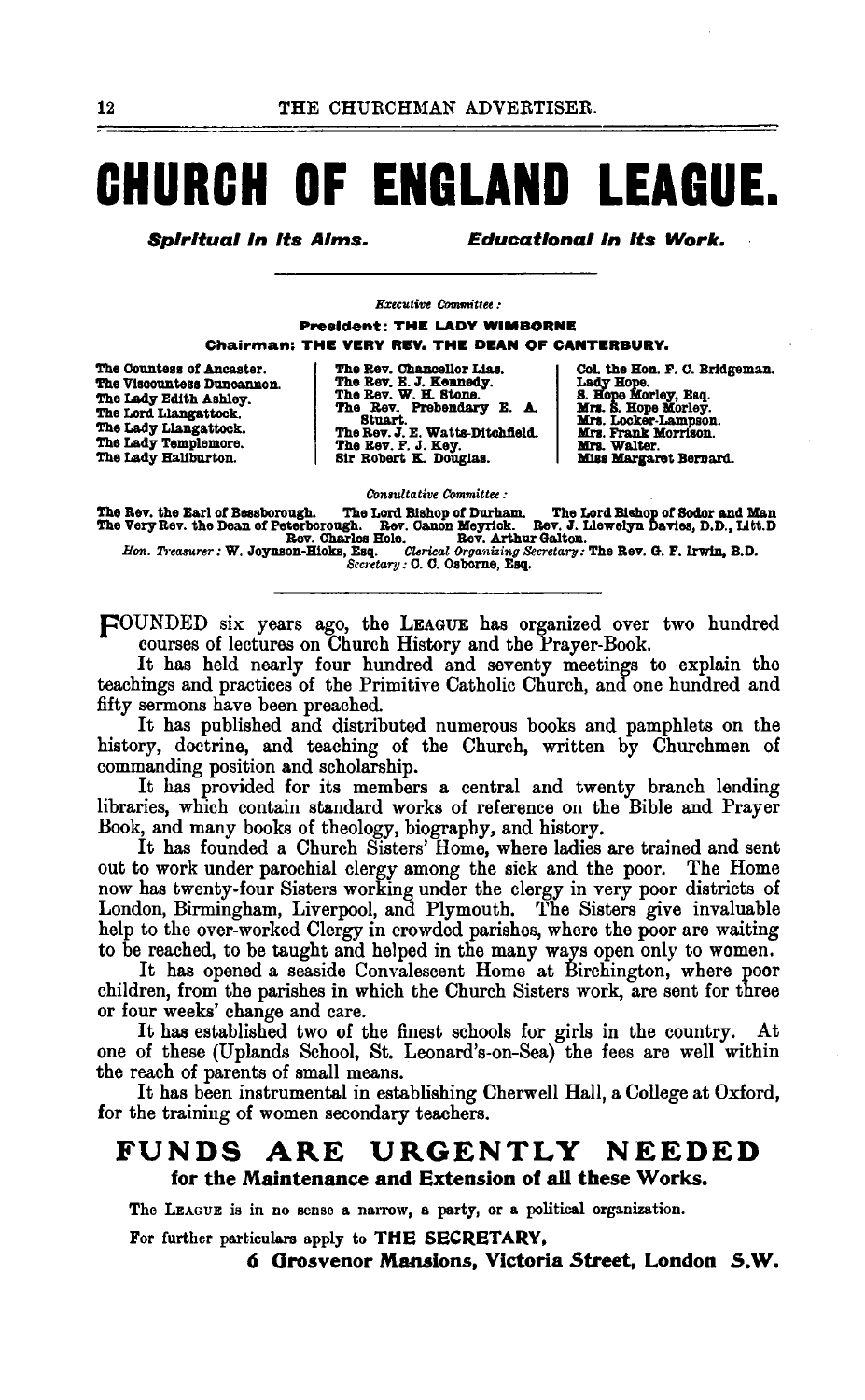

In Medium Svo., paper cover, price One Penny.



BY THE

REV. A. B. G. LILLINGSTON, M.A.,

OF HULL.

Reprinted from *The Churchman,* November, 1905.

ELLIOT STOCK, 62, Paternoster Row, London, E.C.

# **RUSSIAN MASSACRES.**

#### RELIEF OF PERSECUTED JEWS.

FUNDS NEEDED to provide food, fuel, and work at Abraham's Vineyard, Jerusalem, for Refugees in Palestine, in token of CHRISTIAN SYMPATHY.

#### DONATIONS THANKFULLY RECEIVED by

F. A. BEVAN, EsQ., *Hon. Treasurer*, 54, LOMBABD STREET, E.C. Messrs. DRUMMOND & CO., Bankers, 49, Charing Cross, S.W. . AND

E. A. FINN, *Secretary,* SOCIETY FOR RELIEF OF PERSECUTED JEWS, 41, PARLIAMENT STREET, S.W.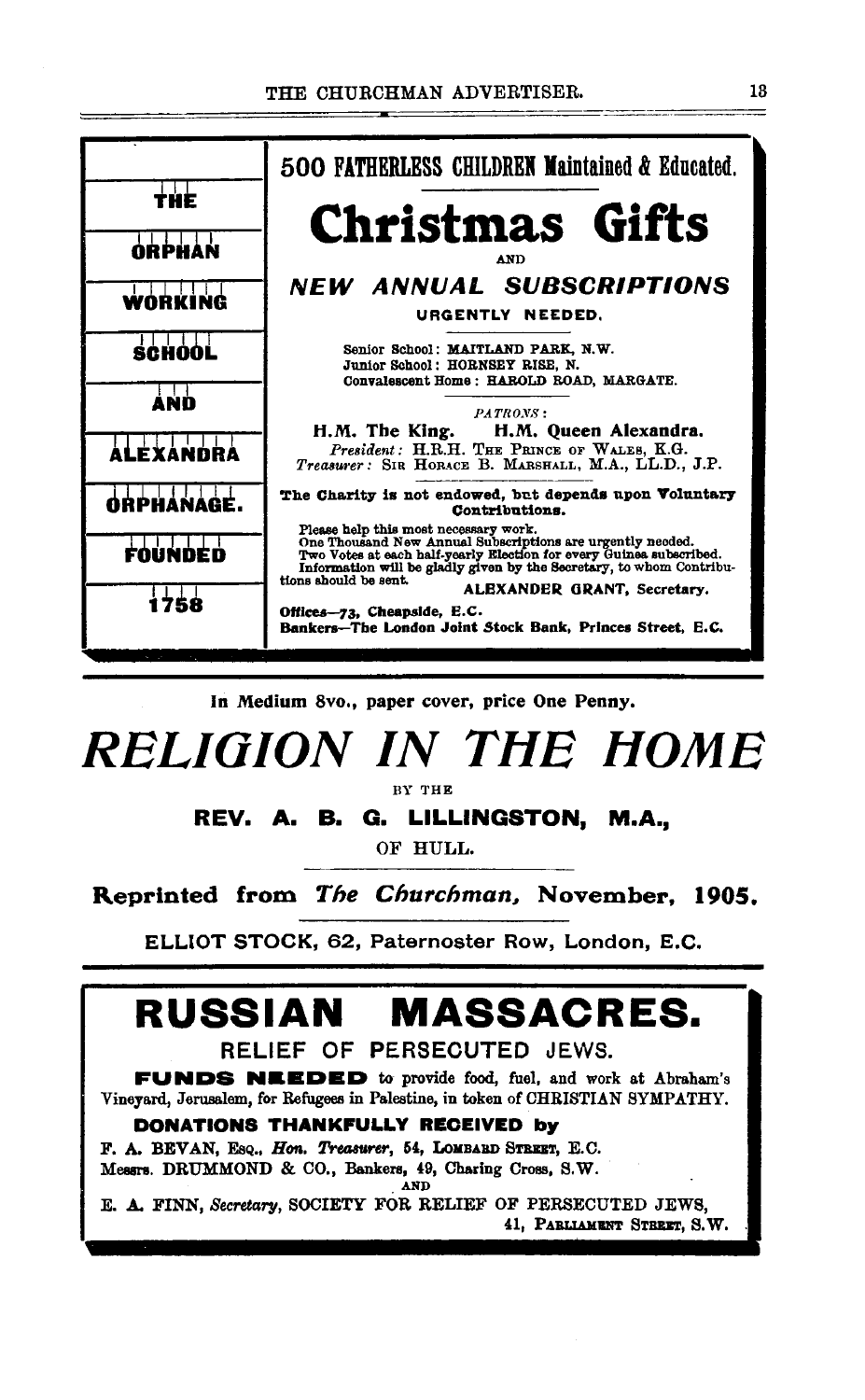# **Church of England Zenana Missionary Society.**

For Evangelistic, Medical, and Educational Work among the Women of India and China.

**ATRONESS** H.R.H. THE DUCHESS OF CONNAUGHT. The Society has at present 65 Stations, and mploys 206 Missionaries in Home Connection, Assistants in Local Connection, and over 900 ble-Women and Teachers.

Снаів<u>ма</u>н SIR W. MACKWORTH YOUNG, K.C.S.I.

It has 14 fully equipped Hospitals and numerous<br>ispensaries. Over 500,000 cases were treated Dispensaries. last year.

The Magazines of the Society, "INDIA'S WOMEN AND CHINA'S DAUGHTERS," published monthly (price 1d.).<br>"DAYBREAK," Quarterly (price 1d.); "HOMES OF THE EAST," Quarterly (price §d.).

Donations and Subscriptions are Much Needed.

HON. TERASUREE-COL. ROBT. WILLIAMS, M.P. CLERICAL SECRETARY-Rev. G. TONGE, M.A.<br>LAY SECRETARY-Mr. H. L. HEBBERT. CERTRAL ASSOCIATION SECRETARY-MISS MULVANY.

OFFICE-27, Chancery Lane, LONDON, W.C.

INFANT ORPHAN ASYLUM. WANSTEAD

Patron: HIS MAJESTY THE KING.

This Institution maintains and educates the orphans of persons once in prosperity from their earliest infancy until 15 years of age.

Nearly 500 children now in the Asylum. Annual Subscriptions are urgently needed.

Life Subscription for one Vote, £5 5s.; Annual Sub-<br>scription for one Vote, 10s. 6d.

OPFICES: 63, LUDGATE HILL, E.C. Commr. H. C. MARTIN, R.N., Secretary.

### PAROCHIAL MISSIONS TO THE JEWS AT HOME AND ABROAD.

President-THE DEAN OF WORCESTER. Hon. Secs.-CANON SIR JAMES E. PHILIPPS. Bart. ARCHDEACON SUTTON.

Org. Sec.-REV. W. O. E. OESTERLEY.

Work in London, Liverpool, Manchester, Leeds, Rombay,

Applications for Grants have constantly to be refused owing to want of Funds.

Office: 39, VICTORIA STREET, LONDON, S.W.

#### LIBERATOR" FUND. RELIEF Datron: H.R.H. PRINCE CHRISTIAN.

£10,000 required to Relieve New and Urgent Cases.

HUNDREDS of aged and afflicted victims, so cruelly robbed of their life-savings by the great Liberator Fraud, just as they were hoping to enjoy the fruit of their industry and thrift. Many of them are members of the Church of England. Cheques and P.O.'s should be sent to the Secretary, Rev. J. STOCKWELL WATTS, 16, Farringdon Street, E.C.

# **THE MISSIONS TO SEAMEN.**<br>(With which is incorporated the Thames Church Mission),<br>50 YEARS FOR GOD AND SAILORS, 1856-1906.<br>Pice-Patrons: H.R.H. THE NAVENTY THE KING.<br>THE FOUR ARCHINERIOPS. THE BISBOPS, B.C.<br>THE FOUR ARCHIN

One hundred years ago our sailors won for us the inestimable blessing of peace around our faland coasts.<br>To-day we over a our sailors won for us the To-day we over to our sailors (1) The safety of our faland cases.<br>Empire One hundred years ago our sailors won for us the

### OPERATIVE JEWISH **CONVERTS' INSTITUTION**

(Church o England.)

PRESIDENT : COLONEL ROBERT WILLIAMS, M.P.

**OBJECT.**-To assist young Christian Jews in distress by enabling them to help themselves. They are received for three years, provided for entirely, and taught trades.

and acquire areas.<br> **SUPPORT.**-Orders for Printing and Bookbinding<br>
are very helpful, but subscriptions and donations are<br>
also needed, and will be most thankfully received by<br>
the Principal, the Rev. H. O. ALLEROOK, Pales Ramsgate.

Bankers-Messrs. BARCLAY & COMPANY, Ltd., 54, Lombard Street, E.C.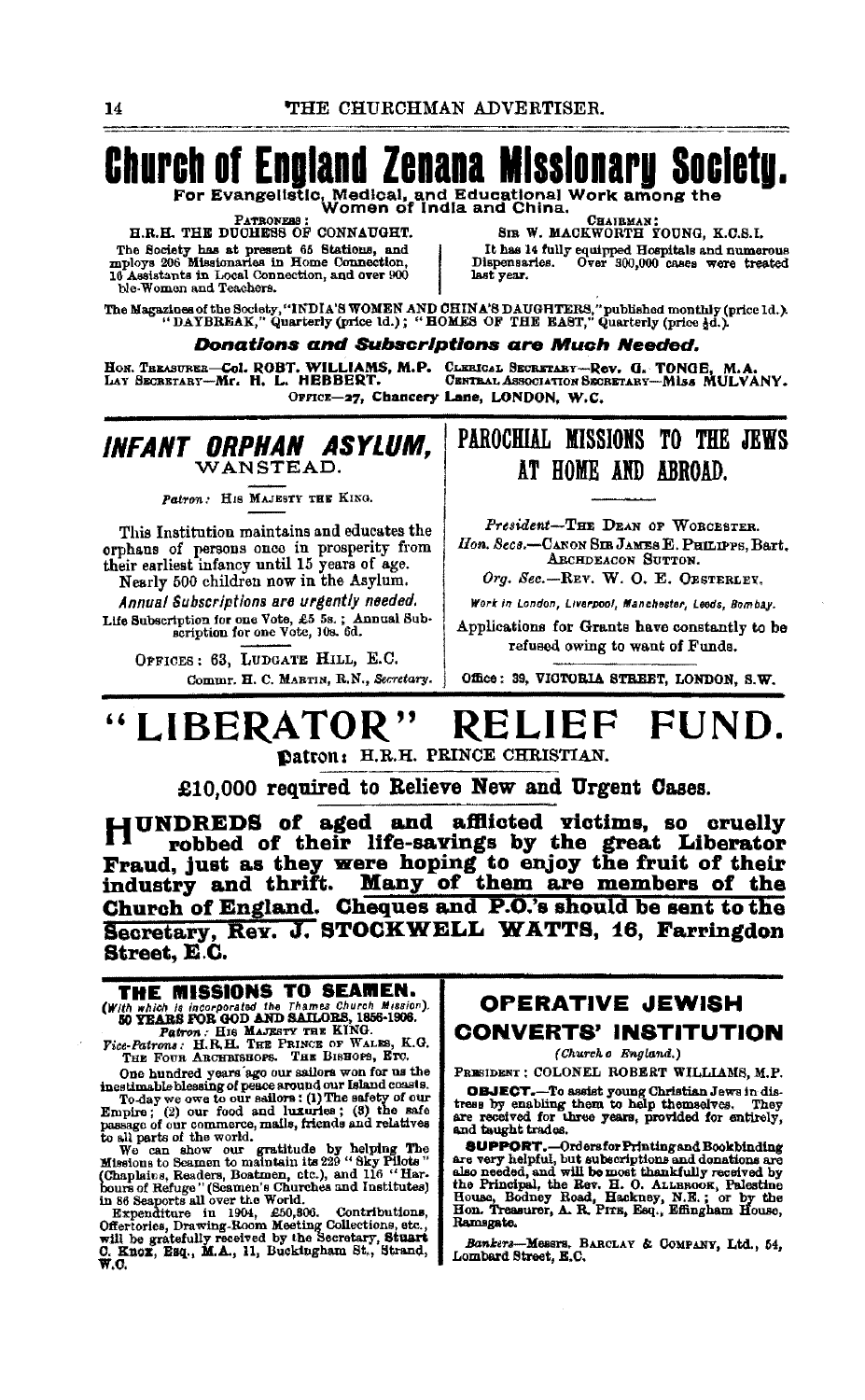# **PALESTINE, SYRIA and EGYPT.** COOK'S CONDUCTED TOURS.

Including EGYPT (with or without the Nile), **TOURS Nos. 1, 2, & 3.** PALESTINE, SYRIA (via Mount Hermon), Leaving Jan. 30, Feb. 13, 20, SMYRNA, CONSTANTINOPLE, ATHENS, March 6, 20 ... ... ... ... ... ... etc. (92 or 71 days). TOUR No. 4. EGYPT and PALESTINE as far North as Feb. 27 ... ... ... ... ... ... 1 Galilee. (45 days). ( EGYPT, PALESTINE, and SYRIA, via Mezerib. TOUR No. 5. Including MOAB and HAURAN. March 6... ... ... ... ... ...  $(50$  days).

**TOURS Nos. 6 & 7.** ( EGYPT, PALESTINE, and SYRIA, via Mezerib. Feb. 20, March 20 ... ... ...  $\cup$  $(52 \text{ days}).$ 

#### **INDEPENDENT TOURS**

Arranged for visiting THE HOLY LAND and SYRIA by Rail and Carriage, with Hotel, or by Horseback and Camp.

Pamphlet, with Maps and Plans, post free.

THOS, COOK & SON, Ludaate Circus, London, and Branch Offices,

### PROTESTANT REFORMATION SOCIETY.

The OLDEST Church Society for the Maintenance of the Religious Principles of the Reformation The ONLY Mission to Roman Catholics in England. (Established 1827.)

**MISSIONARY. EDUCATIONAL. EVANGELISTIC.** 

#### JUST PUBLISHED. **PROTESTANT** DICTIONARY. TME Beautifully lilustrated, 15s. net.

Of REAL AND PERMANENT VALUE to a Clergyman, Minister, Teacher, Protestant Worker, Public or Parochial Library.

> **Funds are Urgently Needed.** WALTER A. LIMBRICK, Secretary, 62, Berners Street, London, W.

Protestantism and the British People

(WITH TWELVE ILLUSTRATIONS),

By the Author of "REPLIES TO ROMANISTS."

THE ENGLISH CHURCHMAN says: "The subject-matter of the booklet indicates wide reading and deep historical knowledge. ONE PENNY.

PROTESTANT ALLIANCE, 430, Strand, LONDON.

#### ST. **MICHAEL'S** COLLEGE. Near TENBURY, WORCESTERSHIRE.

BOYS thoroughly prepared for Public Schools. Most healthy situation; large playing fields and Fives Courts; separate cubicles. Head master, REV. W. A. RENWICK, M.A., late Scholar of Hertford College, Oxford.

APPLY: REV. THE WARDEN.